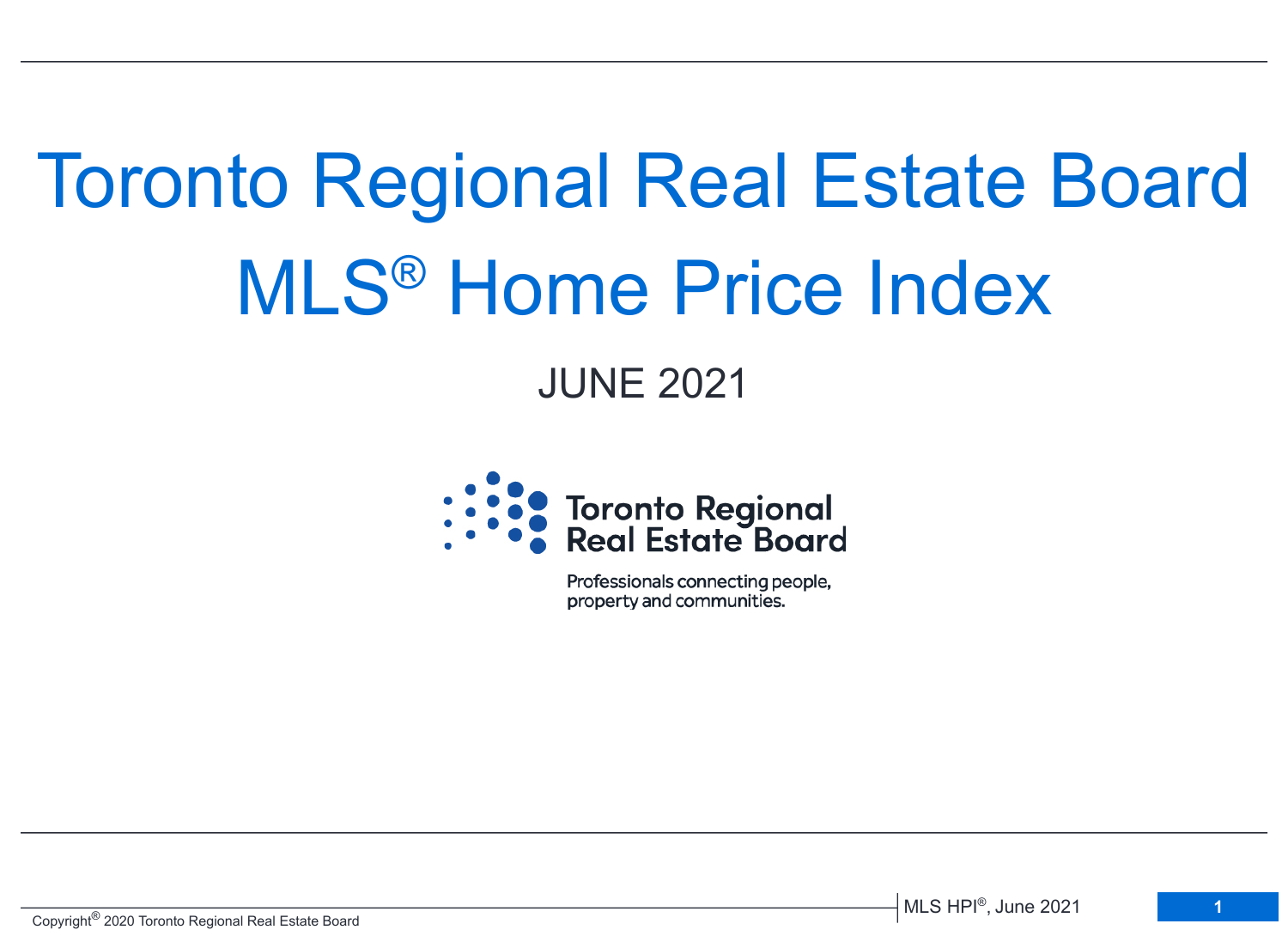#### FOCUS ON THE MLS HOME PRICE INDEX

## ALL TRREB AREAS INDEX AND BENCHMARK PRICE, JUNE 2021

|                                  | <b>Composite</b>                         |           |                                         | <b>Single Family Detached</b> |                                   |        | <b>Single Family Attached</b>           |           |        | <b>Townhouse</b>                        |         |        | <b>Apartment</b> |         |        |
|----------------------------------|------------------------------------------|-----------|-----------------------------------------|-------------------------------|-----------------------------------|--------|-----------------------------------------|-----------|--------|-----------------------------------------|---------|--------|------------------|---------|--------|
|                                  | Benchmark Yr./Yr. % Chg.<br><b>Index</b> |           | <b>Index</b><br>Benchmark Yr./Yr. % Chg |                               | Index<br>Benchmark Yr./Yr. % Chg. |        | <b>Index</b><br>Benchmark Yr./Yr. % Chg |           |        | Benchmark Yr./Yr. % Chg<br><b>Index</b> |         |        |                  |         |        |
| <b>TREB Total</b>                | 343.8                                    | 1,050,300 | 19.92%                                  | 346.5                         | 1,296,300                         | 25.59% | 358.0                                   | 1,008,500 | 24.13% | 343.9                                   | 740,300 | 19.53% | 324.5            | 642,600 | 9.04%  |
| <b>Halton Region</b>             | 369.1                                    | 1,136,900 | 24.82%                                  | 370.6                         | 1,352,400                         | 26.23% | 381.5                                   | 965,600   | 27.46% | 367.5                                   | 708,100 | 22.91% | 351.4            | 665,000 | 17.76% |
| <b>Burlington</b>                | 380.9                                    | 1,099,000 | 24.72%                                  | 390.2                         | 1,343,000                         | 27.18% | 416.2                                   | 1,014,700 | 29.90% | 373.0                                   | 697,000 | 23.76% | 358.1            | 591,200 | 17.68% |
| <b>Halton Hills</b>              | 360.9                                    | 1,064,500 | 25.97%                                  | 353.2                         | 1,152,000                         | 26.14% | 369.6                                   | 823,600   | 26.32% | 388.4                                   | 618,400 | 25.86% | 354.2            | 540,900 | 19.74% |
| Milton                           | 353.4                                    | 1,075,700 | 25.72%                                  | 354.9                         | 1,307,200                         | 26.66% | 364.9                                   | 879,600   | 25.91% | 354.2                                   | 607,600 | 22.18% | 333.1            | 685,300 | 17.79% |
| Oakville                         | 368.2                                    | 1,243,400 | 24.22%                                  | 368.2                         | 1,493,000                         | 25.58% | 386.8                                   | 1,078,200 | 29.54% | 358.6                                   | 814,400 | 21.68% | 348.8            | 696,800 | 17.60% |
| <b>Peel Region</b>               | 339.3                                    | 961,600   | 20.23%                                  | 335.8                         | 1,189,200                         | 24.74% | 347.0                                   | 886,700   | 24.15% | 342.8                                   | 724,800 | 18.74% | 331.1            | 566,200 | 8.27%  |
| <b>Brampton</b>                  | 345.6                                    | 880,300   | 23.03%                                  | 337.2                         | 993,500                           | 24.57% | 351.9                                   | 821,800   | 24.52% | 351.7                                   | 635,900 | 21.11% | 327.0            | 482,300 | 9.99%  |
| Caledon                          | 323.9                                    | 1,183,700 | 37.19%                                  | 328.9                         | 1,250,300                         | 39.13% | 353.0                                   | 872,000   | 30.35% | 302.9                                   | 655,600 | 17.36% | $\sim$           |         |        |
| Mississauga                      | 334.9                                    | 988,700   | 16.49%                                  | 335.3                         | 1,339,200                         | 22.60% | 337.5                                   | 930,800   | 22.59% | 339.4                                   | 750,100 | 17.77% | 331.9            | 582,700 | 7.93%  |
| <b>City of Toronto</b>           | 335.5                                    | 1,106,200 | 12.17%                                  | 340.2                         | 1,537,100                         | 18.87% | 360.3                                   | 1,217,200 | 16.56% | 332.8                                   | 789,400 | 12.85% | 325.3            | 663,700 | 7.40%  |
| <b>York Region</b>               | 338.5                                    | 1,153,300 | 21.63%                                  | 348.4                         | 1,346,900                         | 23.68% | 343.2                                   | 991,900   | 23.19% | 306.2                                   | 792,400 | 22.68% | 291.6            | 633,100 | 12.37% |
| Aurora                           | 334.4                                    | 1,106,000 | 23.12%                                  | 337.2                         | 1,266,900                         | 23.79% | 347.7                                   | 896,600   | 22.52% | 305.3                                   | 827,000 | 28.82% | 292.2            | 627,000 | 16.00% |
| East Gwillimbury                 | 335.2                                    | 1,147,000 | 36.59%                                  | 337.0                         | 1,202,400                         | 34.75% | 356.4                                   | 745,500   | 40.59% | $\sim$                                  | $\sim$  | $\sim$ | $\mathcal{L}$    | $\sim$  | ÷.     |
| Georgina                         | 369.4                                    | 716,800   | 37.27%                                  | 378.1                         | 729,400                           | 37.44% | 361.6                                   | 712,800   | 36.45% |                                         |         |        |                  |         |        |
| King                             | 343.7                                    | 1,599,700 | 22.66%                                  | 350.1                         | 1,640,900                         | 23.14% | 325.1                                   | 997,100   | 26.89% | $\sim$                                  | ÷.      | $\sim$ | 272.3            | 673,100 | 14.60% |
| Markham                          | 341.3                                    | 1,199,700 | 19.29%                                  | 360.9                         | 1,511,000                         | 20.66% | 352.3                                   | 1,048,800 | 21.95% | 289.6                                   | 781,600 | 23.60% | 298.5            | 687,500 | 11.92% |
| Newmarket                        | 317.5                                    | 935,000   | 24.02%                                  | 319.6                         | 1,077,200                         | 24.41% | 321.0                                   | 756,000   | 24.81% | 335.5                                   | 694,300 | 27.32% | 293.6            | 502,400 | 16.09% |
| <b>Richmond Hill</b>             | 348.3                                    | 1.251.400 | 19.04%                                  | 369.8                         | 1,579,600                         | 18.87% | 343.2                                   | 1,043,400 | 22.18% | 293.8                                   | 744,800 | 15.58% | 299.2            | 605,400 | 15.08% |
| Vaughan                          | 326.4                                    | 1,191,300 | 19.47%                                  | 325.1                         | 1,381,300                         | 21.35% | 336.8                                   | 1,022,500 | 23.87% | 318.6                                   | 881,000 | 17.69% | 278.2            | 642,500 | 10.22% |
| Whitchurch-Stouffville           | 357.5                                    | 1,245,400 | 25.66%                                  | 356.6                         | 1,315,400                         | 27.86% | 360.7                                   | 900,000   | 22.73% | 387.5                                   | 687,800 | 31.22% | 292.6            | 585,500 | 14.07% |
| <b>Durham Region</b>             | 358.3                                    | 836,600   | 36.08%                                  | 348.3                         | 908,900                           | 36.86% | 372.3                                   | 742,500   | 37.18% | 380.5                                   | 598,700 | 34.55% | 348.0            | 577,500 | 25.22% |
| Ajax                             | 346.8                                    | 855,300   | 31.61%                                  | 343.9                         | 922,600                           | 32.17% | 360.4                                   | 777,700   | 32.84% | 343.1                                   | 644,700 | 30.11% | 316.0            | 507,500 | 24.80% |
| <b>Brock</b>                     | 340.5                                    | 574,300   | 43.01%                                  | 340.3                         | 579,700                           | 42.74% | 338.3                                   | 682,400   | 45.82% | $\sim$                                  | $\sim$  | $\sim$ | $\sim$           | $\sim$  | $\sim$ |
| Clarington                       | 362.4                                    | 765,400   | 39.92%                                  | 350.9                         | 845,100                           | 39.86% | 366.7                                   | 700,500   | 41.36% | 372.5                                   | 601,700 | 33.90% | 302.2            | 445,300 | 25.97% |
| Oshawa                           | 374.1                                    | 711,400   | 38.61%                                  | 357.3                         | 762,500                           | 38.76% | 410.2                                   | 686,500   | 41.99% | 414.9                                   | 525,900 | 39.42% | 345.9            | 391,300 | 22.92% |
| Pickering                        | 355.6                                    | 948,500   | 29.83%                                  | 335.7                         | 1,045,800                         | 31.29% | 361.6                                   | 843,800   | 32.60% | 361.6                                   | 617,000 | 29.37% | 443.3            | 835,000 | 27.68% |
| Scugog                           | 347.8                                    | 892,900   | 41.90%                                  | 342.3                         | 907,300                           | 42.63% | 338.4                                   | 629,100   | 40.12% | $\sim$                                  | ÷.      | $\sim$ | $\sim$           |         |        |
| Uxbridge                         | 327.5                                    | 1,091,200 | 37.14%                                  | 330.3                         | 1,140,800                         | 38.55% | 320.8                                   | 743,900   | 37.62% | 308.2                                   | 561,200 | 25.08% | 270.6            | 646,200 | 20.53% |
| Whitby                           | 349.8                                    | 908,800   | 34.90%                                  | 347.7                         | 1,000,000                         | 35.34% | 358.7                                   | 790,200   | 34.60% | 374.1                                   | 628,600 | 35.45% | 279.9            | 519,700 | 24.46% |
| <b>Dufferin County</b>           | 367.3                                    | 810,600   | 28.38%                                  | 385.2                         | 877,900                           | 29.57% | 368.6                                   | 690,800   | 31.13% | 342.9                                   | 453,300 | 30.23% | 339.7            | 498,300 | 4.20%  |
| Orangeville                      | 367.3                                    | 810,600   | 28.38%                                  | 385.2                         | 877,800                           | 29.57% | 368.6                                   | 690,700   | 31.13% | 342.9                                   | 453,300 | 30.23% | 339.7            | 498,300 | 4.20%  |
| <b>Simcoe County</b>             | 338.1                                    | 738,600   | 33.11%                                  | 330.2                         | 757,500                           | 35.16% | 381.1                                   | 711,800   | 39.04% | 308.3                                   | 486,700 | 22.93% | 314.0            | 496,600 | 17.82% |
| Adjala-Tosorontio                | 318.7                                    | 852,100   | 32.79%                                  | 319.1                         | 854,400                           | 32.74% | $\sim$                                  | $\omega$  | $\sim$ | $\sim$                                  | $\sim$  | $\sim$ | $\sim$           |         |        |
| <b>Bradford West Gwillimbury</b> | 351.4                                    | 879,700   | 30.05%                                  | 329.5                         | 940,100                           | 29.88% | 386.0                                   | 813,300   | 33.43% | 338.0                                   | 548,900 | 21.93% | 292.9            | 494,100 | 17.87% |
| Essa                             | 360.8                                    | 722,300   | 36.46%                                  | 349.6                         | 739,800                           | 36.72% | 394.3                                   | 622,200   | 51.25% | 346.7                                   | 553,000 | 23.87% | $\sim$           |         |        |
| Innisfil                         | 335.7                                    | 662,100   | 34.50%                                  | 333.7                         | 678,400                           | 38.64% | 396.2                                   | 605,800   | 44.49% | 269.2                                   | 226,400 | 19.49% | 298.1            | 585,800 | 15.77% |
| Barrie                           | $\sim$                                   | $\sim$    | ÷.                                      | $\sim$                        | $\sim$                            | $\sim$ | $\sim$                                  | ÷.        | $\sim$ | $\sim$                                  | $\sim$  | $\sim$ | $\sim$           |         |        |
| <b>New Tecumseth</b>             | 318.9                                    | 749,100   | 31.45%                                  | 312.7                         | 814,100                           | 34.38% | 357.8                                   | 651,500   | 38.74% | 303.4                                   | 613,200 | 20.30% | 332.7            | 518,900 | 20.98% |